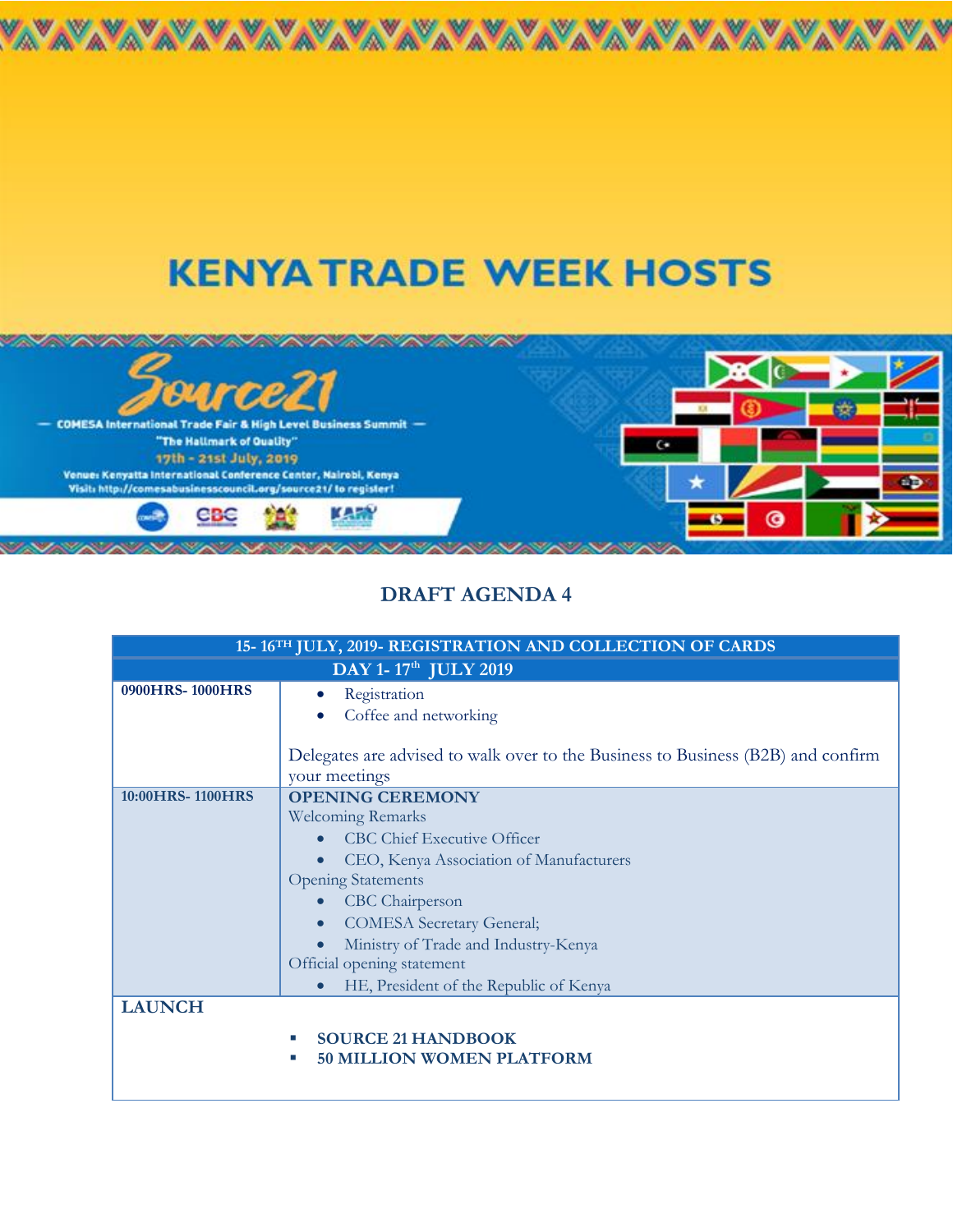| 11:00HRS-1230HRS | PRESIDENTIAL /MINISTERIAL PUBLIC PRIVATE ROUNDTABLE<br>1.                                                                                                                                                                                                                                                                                                                                                                                                                                                                                                                                                                                                                                                                                                                                      |
|------------------|------------------------------------------------------------------------------------------------------------------------------------------------------------------------------------------------------------------------------------------------------------------------------------------------------------------------------------------------------------------------------------------------------------------------------------------------------------------------------------------------------------------------------------------------------------------------------------------------------------------------------------------------------------------------------------------------------------------------------------------------------------------------------------------------|
|                  | Global Sourcing-Clearing the path for Africa's products into the regional and world<br>markets. What needs to be done?<br>The importance of visibility, collaboration and efficiency in regional supply chain<br>networks.<br>Reducing Regional Trade Barriers- When public policies deter the growth of<br>manufacturing sector in Africa. Public Private collaboration towards industrial<br>competitiveness.<br>Integrating SMES into Regional supply chains. Supplier partnership relations-<br>encouraging joint ventures among SMEs to meet market demand. How can<br>governments promote partnerships for trade? Implementing preferential<br>procurement for SMEs?<br>Trust, credibility and transparency- building bridges for business partnerships in<br>Africa.<br><b>SPEAKERS</b> |
|                  |                                                                                                                                                                                                                                                                                                                                                                                                                                                                                                                                                                                                                                                                                                                                                                                                |
|                  | <b>GOVERNMENTS</b><br>$\checkmark$ Kenya                                                                                                                                                                                                                                                                                                                                                                                                                                                                                                                                                                                                                                                                                                                                                       |
|                  | $\checkmark$ 5 Representatives                                                                                                                                                                                                                                                                                                                                                                                                                                                                                                                                                                                                                                                                                                                                                                 |
|                  | <b>BUSINESS LEADERS</b>                                                                                                                                                                                                                                                                                                                                                                                                                                                                                                                                                                                                                                                                                                                                                                        |
|                  | $\checkmark$ Liquid Telcom                                                                                                                                                                                                                                                                                                                                                                                                                                                                                                                                                                                                                                                                                                                                                                     |
|                  | $\checkmark$ Dangote<br><b>REGIONAL POLICY</b>                                                                                                                                                                                                                                                                                                                                                                                                                                                                                                                                                                                                                                                                                                                                                 |
|                  | V COMESA                                                                                                                                                                                                                                                                                                                                                                                                                                                                                                                                                                                                                                                                                                                                                                                       |
| 1230HRS-1330HRS  | PHOTO- SESSION AND LAUNCH AND TOUR OF EXHIBITION STANDS- Press<br>conference                                                                                                                                                                                                                                                                                                                                                                                                                                                                                                                                                                                                                                                                                                                   |
| 1330HRS-1430HRS  | <b>LUNCH BREAK</b>                                                                                                                                                                                                                                                                                                                                                                                                                                                                                                                                                                                                                                                                                                                                                                             |
| 1430HRS-1530HRS  | 2. MANUFACTURE AFRICA - VALUE FOR MONEY                                                                                                                                                                                                                                                                                                                                                                                                                                                                                                                                                                                                                                                                                                                                                        |
|                  | Africa is called the next emerging frontier, with a young growing population and the fastest<br>urbanization rate in the world. With business to business economic spending representing<br>a third of that of China, it is noted that by 2025 Africa could double its manufacturing output<br>from 500Billion US\$ today, to 950Billion US\$ in 2025, as long as the manufacturing sector<br>environment is improved.                                                                                                                                                                                                                                                                                                                                                                         |
|                  | Focus on market share, affordable labour and business friendly trade agreements.<br>Africa's value proposition; What makes the continent more viable for business than other<br>alternative markets? What can we change for the better?<br>Focus on market share, affordable labour and business friendly trade agreements.<br>÷<br>Africa's value proposition; What makes the continent more viable for business than other<br>alternative markets? What can we change for the better? How do we create inclusive regional<br>manufacturing hubs?<br>Participation of SMEs in regional manufacturing supply chains,                                                                                                                                                                           |
|                  | Building competitive regional brands;                                                                                                                                                                                                                                                                                                                                                                                                                                                                                                                                                                                                                                                                                                                                                          |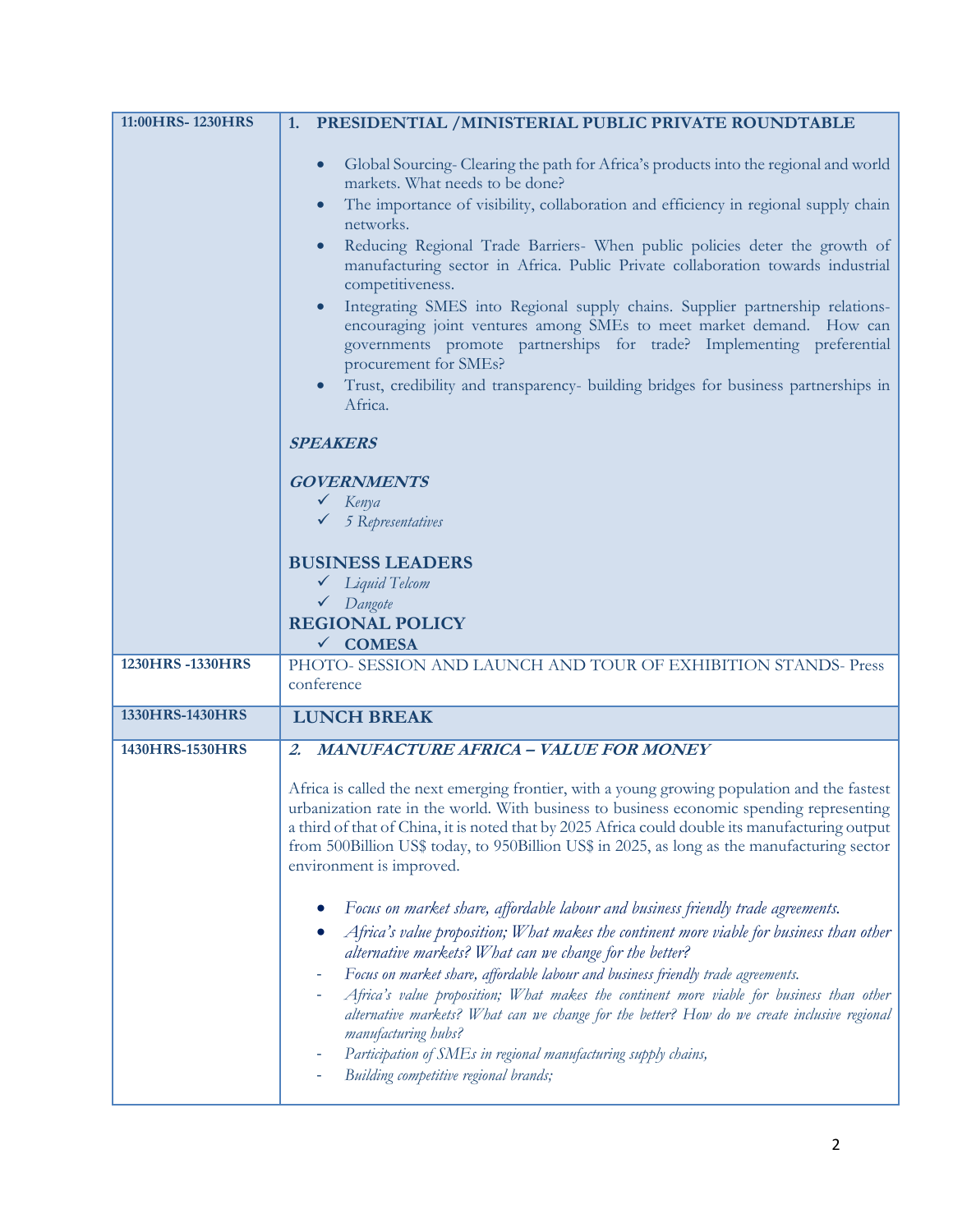|                 | <b>Speakers:</b>                                                                                                                                                                                                                                                                                                                                                                                                                                                                    |
|-----------------|-------------------------------------------------------------------------------------------------------------------------------------------------------------------------------------------------------------------------------------------------------------------------------------------------------------------------------------------------------------------------------------------------------------------------------------------------------------------------------------|
|                 | Kenya Association of Manufacturers/Skanem<br>Ministry of Trade - Zambia<br><b>Proctor and Gamble</b><br><b>SME</b>                                                                                                                                                                                                                                                                                                                                                                  |
| 1530HRS-1630HRS | <b>INDUSTRY ROUNDTABLE - Internationalizing African Brands</b><br>3.                                                                                                                                                                                                                                                                                                                                                                                                                |
|                 | <b>Breaking Grounds-Accessing regional markets</b><br>What does it take to have African products selling competitively in regional and<br>international markets? Defining supplier characteristics that are viable for foreign markets.<br><b>Speakers:</b>                                                                                                                                                                                                                         |
|                 | <b>ALIBABA</b><br><b>JUMIA</b>                                                                                                                                                                                                                                                                                                                                                                                                                                                      |
|                 | Building African Brands- Integrating the African market through compliance with<br>standards and quality products.                                                                                                                                                                                                                                                                                                                                                                  |
|                 | Developing quality products, building quality, systems and product standards is a pre-<br>requisite for a well-functioning and competitive regional and African market. This can be<br>spearheaded through the following;                                                                                                                                                                                                                                                           |
|                 | Developing a harmonized quality assurance system<br>Strengthening business compliance with standards                                                                                                                                                                                                                                                                                                                                                                                |
|                 | Inculcating a culture for awareness and preference of local products and<br>addressing issues of trust                                                                                                                                                                                                                                                                                                                                                                              |
|                 | Effectively tackling Illicit Trade and strengthening industry sustainability                                                                                                                                                                                                                                                                                                                                                                                                        |
|                 | <b>Speakers</b>                                                                                                                                                                                                                                                                                                                                                                                                                                                                     |
|                 | <b>Brand Kenya</b><br>Ogilvy                                                                                                                                                                                                                                                                                                                                                                                                                                                        |
|                 | • JC Decaux                                                                                                                                                                                                                                                                                                                                                                                                                                                                         |
|                 | Movit                                                                                                                                                                                                                                                                                                                                                                                                                                                                               |
|                 | <b>ITI</b>                                                                                                                                                                                                                                                                                                                                                                                                                                                                          |
|                 | <b>Strengthening Supply Chain Networks</b><br>International sourcing for SMEs is very challenging. It normally takes a number of small<br>businesses working together and acquiring years of relationship building and networking.<br>What are the best business model approaches that support opportunities for International<br>sourcing from African businesses? What are our potential buyers in foreign markets looking<br>for as characteristics of sustainable partnerships? |
|                 | <b>Ministry Of Trade Zambia</b><br><b>DUFRY</b>                                                                                                                                                                                                                                                                                                                                                                                                                                     |
|                 | <b>Coca Cola Foundation</b>                                                                                                                                                                                                                                                                                                                                                                                                                                                         |
|                 | <b>SME</b>                                                                                                                                                                                                                                                                                                                                                                                                                                                                          |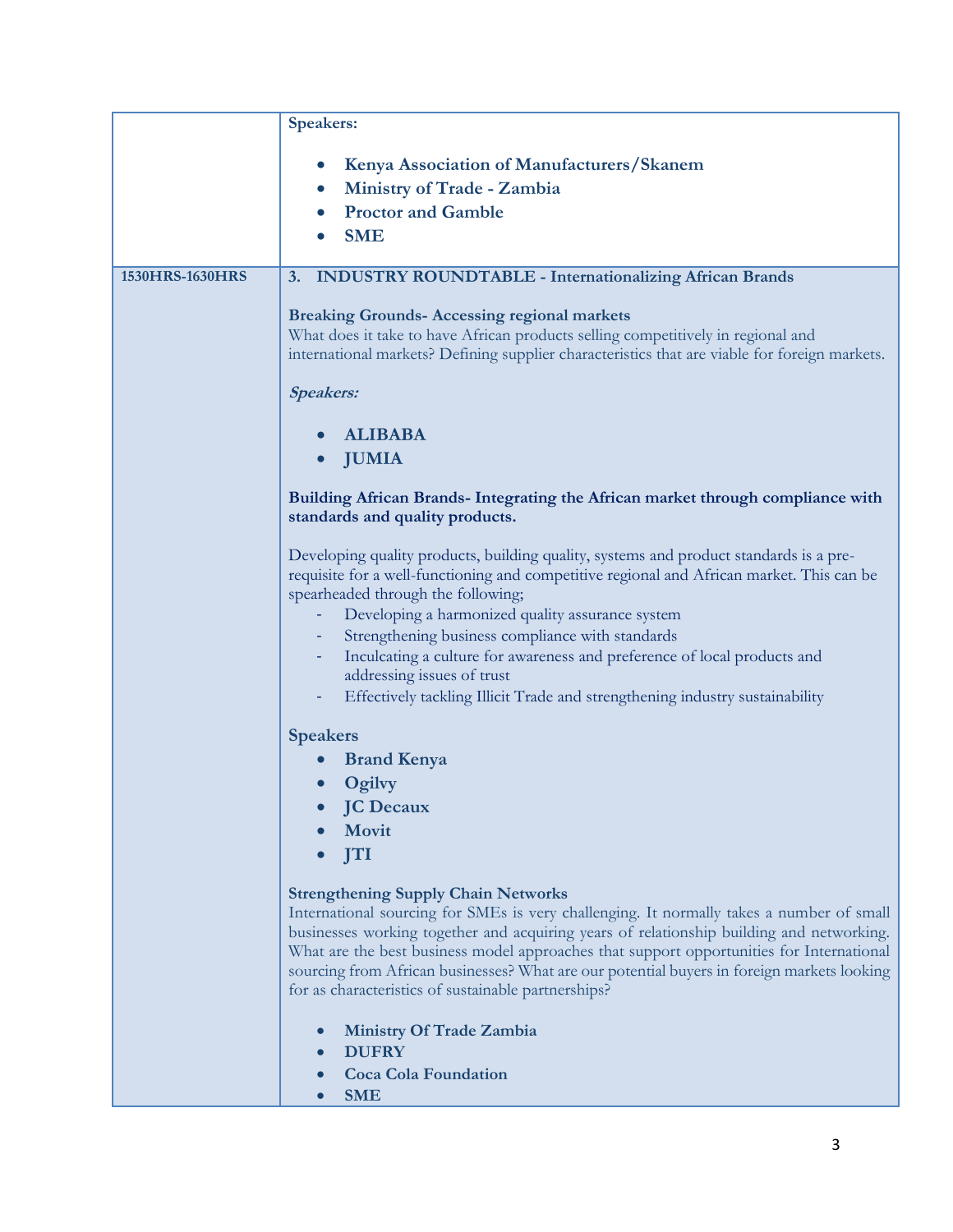| 1630HRS-1700HRS | <b>NETWORKING TEA BREAK</b>                                                                                                                                                                                                                                                                                                                                                                                                                                                                                                                                                                |
|-----------------|--------------------------------------------------------------------------------------------------------------------------------------------------------------------------------------------------------------------------------------------------------------------------------------------------------------------------------------------------------------------------------------------------------------------------------------------------------------------------------------------------------------------------------------------------------------------------------------------|
| 1700HRS-1800HRS | 4. How attractive are you to your financial partner?                                                                                                                                                                                                                                                                                                                                                                                                                                                                                                                                       |
|                 | Defining bankability, credit worthiness, and investment readiness for enterprises.                                                                                                                                                                                                                                                                                                                                                                                                                                                                                                         |
|                 | <b>TDB</b>                                                                                                                                                                                                                                                                                                                                                                                                                                                                                                                                                                                 |
|                 | <b>Standard Chartered Bank</b>                                                                                                                                                                                                                                                                                                                                                                                                                                                                                                                                                             |
|                 | <b>KCB</b><br>When Innovation meets regulation; Regional common payment policies to<br>strengthen cross border transactions                                                                                                                                                                                                                                                                                                                                                                                                                                                                |
|                 | <b>SADC Bankers Association Experience</b><br><b>Kenya Bankers Association</b>                                                                                                                                                                                                                                                                                                                                                                                                                                                                                                             |
|                 | <b>MTN</b> Africa                                                                                                                                                                                                                                                                                                                                                                                                                                                                                                                                                                          |
|                 | <b>SAFARICOM</b>                                                                                                                                                                                                                                                                                                                                                                                                                                                                                                                                                                           |
| 1830HRS-2100HRS | CORPORATE DINNER AND ENTERTAINMENT                                                                                                                                                                                                                                                                                                                                                                                                                                                                                                                                                         |
|                 | LEAD PRESENTATION- DIGITAL TAKES OVER. ARE WE READY FOR<br><b>BUSINESS?</b>                                                                                                                                                                                                                                                                                                                                                                                                                                                                                                                |
|                 | DAY 2-18TH JULY 2019                                                                                                                                                                                                                                                                                                                                                                                                                                                                                                                                                                       |
| 0900HRS-1000HRS | Showcasing Africa's Trendsetters- The young minds of business<br>5.                                                                                                                                                                                                                                                                                                                                                                                                                                                                                                                        |
|                 | From Agriculture, industry to services-the session showcases African SMEs and entrepreneurs – Business<br>trendsetters who have developed innovative solutions for the continent.                                                                                                                                                                                                                                                                                                                                                                                                          |
|                 | Keynote -ALLPI and ENENSI on Leather and Leather Products                                                                                                                                                                                                                                                                                                                                                                                                                                                                                                                                  |
|                 | Company in Agriculture                                                                                                                                                                                                                                                                                                                                                                                                                                                                                                                                                                     |
|                 | Company in Tech services                                                                                                                                                                                                                                                                                                                                                                                                                                                                                                                                                                   |
|                 | Company in mobile payments<br>Company in Manufacturing                                                                                                                                                                                                                                                                                                                                                                                                                                                                                                                                     |
|                 |                                                                                                                                                                                                                                                                                                                                                                                                                                                                                                                                                                                            |
| 1000HRS-1100HRS | <b>6. BRIDGING THE GAP- DIGITALISATION LINKS BORDERS</b>                                                                                                                                                                                                                                                                                                                                                                                                                                                                                                                                   |
|                 | Africa's challenges continue to prevail in infrastructure development. Internet penetration<br>in sub-Saharan Africa remains at 20%, with mobile phones dominating telephony, while<br>smart phones ownership is still low. Digital marketing, cross border transaction, e-<br>commerce are among the viable solutions to link products to markets in Africa.<br>Digitalization of trade and logistics services can reduce costs and support the efficient<br>delivery of goods and services, as well strengthen distributional channels across Africa- a<br>key hindrance to intra-trade. |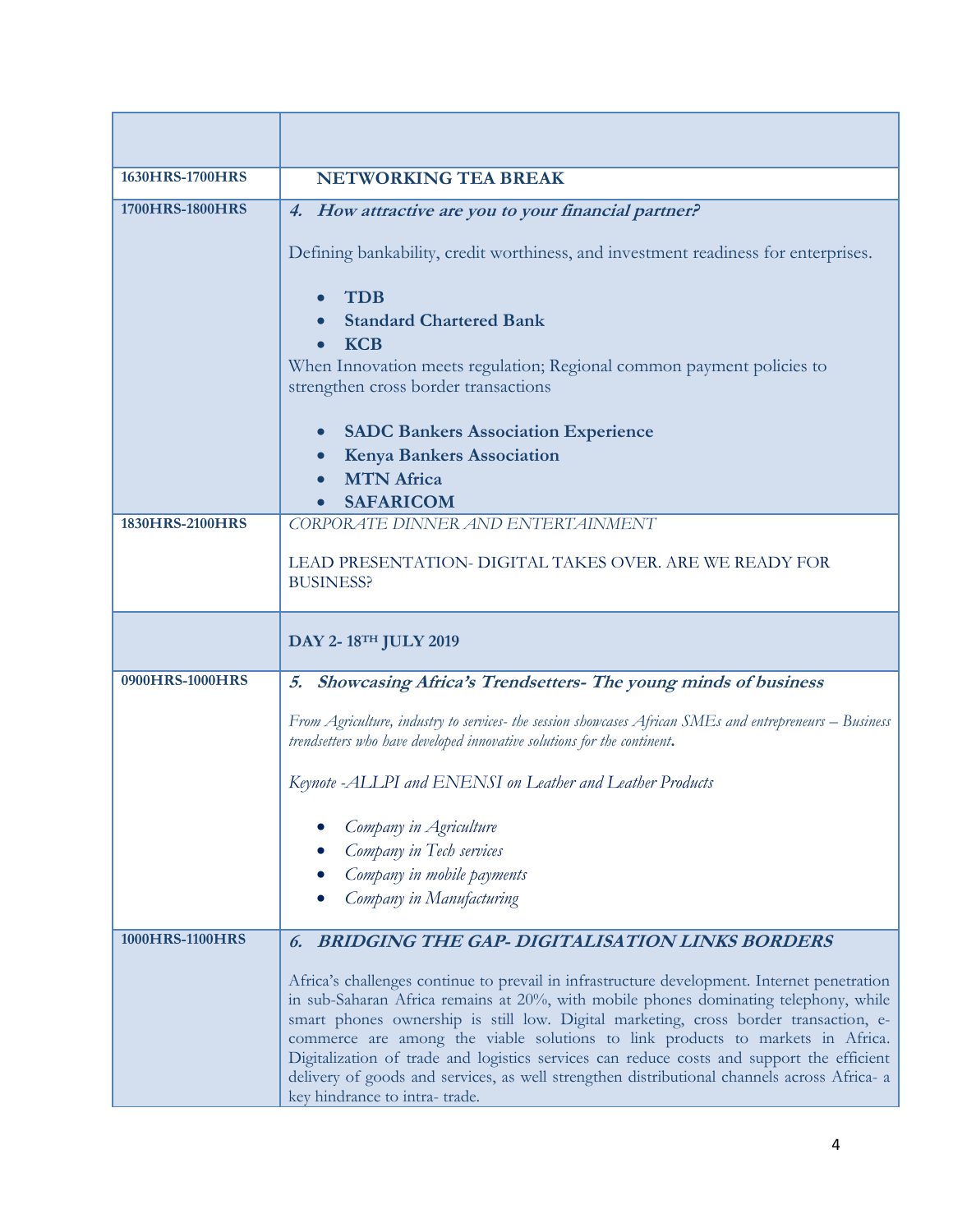|                 | Can digitalized networks also break the business impediments brought on by political<br>conflict and other business barriers?<br><b>IBM</b><br>$\bullet$                                                                                                                                                                                                                                                                                                                                                                                                                                                                                                                       |
|-----------------|--------------------------------------------------------------------------------------------------------------------------------------------------------------------------------------------------------------------------------------------------------------------------------------------------------------------------------------------------------------------------------------------------------------------------------------------------------------------------------------------------------------------------------------------------------------------------------------------------------------------------------------------------------------------------------|
|                 | Can digitalized industry and enterprise models such as mobile payment systems formalize<br>the growing number of MSMEs into sustainable enterprises that are high performers in<br>cross border trade?                                                                                                                                                                                                                                                                                                                                                                                                                                                                         |
|                 | <b>GSMA</b>                                                                                                                                                                                                                                                                                                                                                                                                                                                                                                                                                                                                                                                                    |
|                 | What form of political will is needed to ensure a more efficient and competitive enterprise<br>driven economy for Africa?                                                                                                                                                                                                                                                                                                                                                                                                                                                                                                                                                      |
|                 | International companies can offer quality logistics, but these services are expensive, and<br>there aren't many of these companies at present. Poor, and relatively few, roads make<br>ground transportation difficult and add to export costs Local players are cheaper but limited<br>in both service quality and number. Does digitalization offer solutions to the business of<br>logistics and distribution channels in Africa?                                                                                                                                                                                                                                           |
|                 | <b>DHL</b>                                                                                                                                                                                                                                                                                                                                                                                                                                                                                                                                                                                                                                                                     |
|                 | Average Internet penetration in Africa at about 20%. Mobile phones dominate telephony,<br>but smartphone ownership is low. However, on the bright side- about 866 million users of<br>mobile money, of which 45.6% are in Africa. Digital transformation has opened doors to<br>financial inclusiveness and increased cross border trade. Is digitalization the solution to<br>becoming a competitive Africa? What does it take to ensure at least 80% of businesses in<br>Africa have access to affordable solutions that can boost competitiveness in global markets?                                                                                                        |
|                 | Minister of ICT-Rwanda<br><b>Liquid Telcom</b>                                                                                                                                                                                                                                                                                                                                                                                                                                                                                                                                                                                                                                 |
| 1100HRS-1130HRS | <b>NETWORKING TEA BREAK</b>                                                                                                                                                                                                                                                                                                                                                                                                                                                                                                                                                                                                                                                    |
|                 | 7. The Future of Agriculture - Optimizing sustainable partnerships in                                                                                                                                                                                                                                                                                                                                                                                                                                                                                                                                                                                                          |
| 1130HRS-1230HRS | regional agribusiness.<br>Africa remains a net importer of food, importing about US\$35 Billion annually, despite the<br>importance of agriculture to most economies. It is quite apparent to build sustainable<br>economies and address food security there is need to transform African agriculture and built<br>robust agro industries. Technology has become a major driving force in industry and<br>agriculture for increasing productivity, markets and agribusiness development. How do we<br>ensure the efficiency of agribusiness to enable regional partnerships? How do we upscale<br>the participation of SMEs, small scale farmers within regional value chains? |
|                 | The session examines the opportunities and challenges in Agricultural competitiveness in<br>Africa.                                                                                                                                                                                                                                                                                                                                                                                                                                                                                                                                                                            |
|                 | Strengthening commodity markets- Improving markets for inputs and products; Regional<br>strategies and investments for agro value chains.                                                                                                                                                                                                                                                                                                                                                                                                                                                                                                                                      |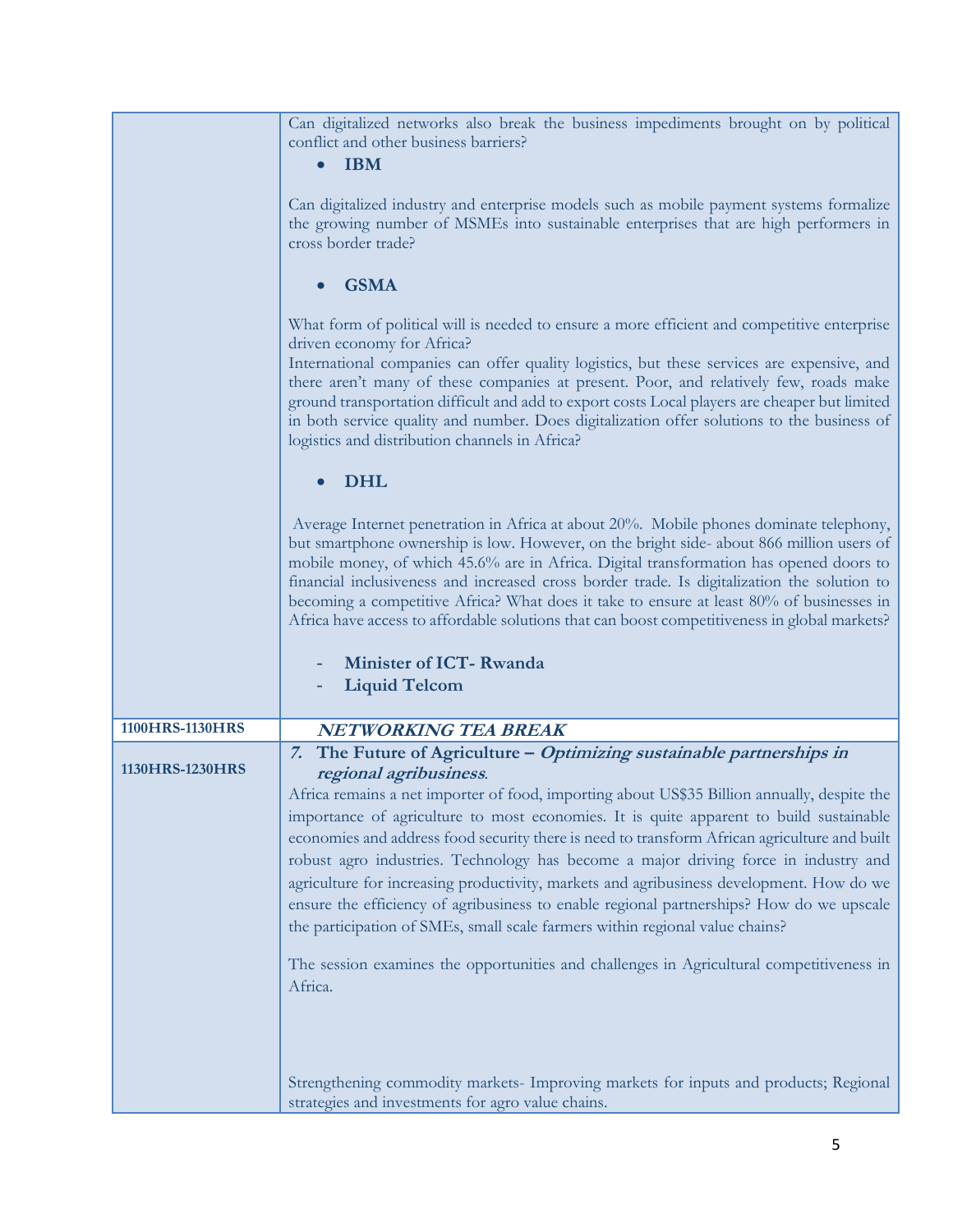|                 | <b>BAYER</b>                                                                                                                                                                                                                                                                                                                                                                                                                              |
|-----------------|-------------------------------------------------------------------------------------------------------------------------------------------------------------------------------------------------------------------------------------------------------------------------------------------------------------------------------------------------------------------------------------------------------------------------------------------|
|                 | Embracing Agro- technology as a means to increase yield, profitability and reduce poverty<br>in Africa                                                                                                                                                                                                                                                                                                                                    |
|                 | <b>SUNCULTURE</b>                                                                                                                                                                                                                                                                                                                                                                                                                         |
|                 | Building the capacity of SMEs and small-scale farmers in terms of standards and quality for<br>participation in retail chains in the region                                                                                                                                                                                                                                                                                               |
|                 | <b>SHOPRITE</b><br><b>KANDIA FRESH</b>                                                                                                                                                                                                                                                                                                                                                                                                    |
|                 | Addressing food trade - a balanced and open policy arrangement to allow for regional<br>sourcing and enabling farming and agribusiness environment -key issues- taxation, land<br>tenure and finance issues to increase efficiency and productivity.                                                                                                                                                                                      |
|                 | <b>Speakers:</b>                                                                                                                                                                                                                                                                                                                                                                                                                          |
|                 | <b>Alliance for Green Revolution for Africa (AGRA)</b><br><b>Minister of Agriculture- Kenya</b>                                                                                                                                                                                                                                                                                                                                           |
| 1230HRS-1330HRS | 8. Smart Cities are good for business - Consumer trends towards<br>sustainability.                                                                                                                                                                                                                                                                                                                                                        |
|                 | A complementarity-Smart and Sustainable Cities and Business                                                                                                                                                                                                                                                                                                                                                                               |
|                 | Over the past decade smart cities have become a significant development global issue, yet<br>largely remains unexplored in Africa. Smart cities put technology at the center of driving<br>urban systems and service delivery. How can the public and private sector leverage<br>technologies for building sustainable cities and infrastructure to address some of the<br>business challenges faced by the private sector in the region? |
|                 | The session features perspectives, models and experiences from across the region and globally on the<br>development of 'Smart Cities' in building competitive and sustainable cities; the experience of island countries.<br>It also examines technology solutions that can deal with some business constraints through the implementation<br>of Smart Cities.                                                                            |
|                 | <b>SPEAKER:</b>                                                                                                                                                                                                                                                                                                                                                                                                                           |
|                 | <b>Mauritius Experience</b>                                                                                                                                                                                                                                                                                                                                                                                                               |
|                 | <b>Singapore Experience</b><br><b>Seychelles Experience</b>                                                                                                                                                                                                                                                                                                                                                                               |
|                 |                                                                                                                                                                                                                                                                                                                                                                                                                                           |
| 1330HRS-1500HRS | <b>LUNCH BREAK</b>                                                                                                                                                                                                                                                                                                                                                                                                                        |
| 1500HRS-1600HRS | Africa's competitive advantage- One large market and Free Trade Agreements<br>9.                                                                                                                                                                                                                                                                                                                                                          |